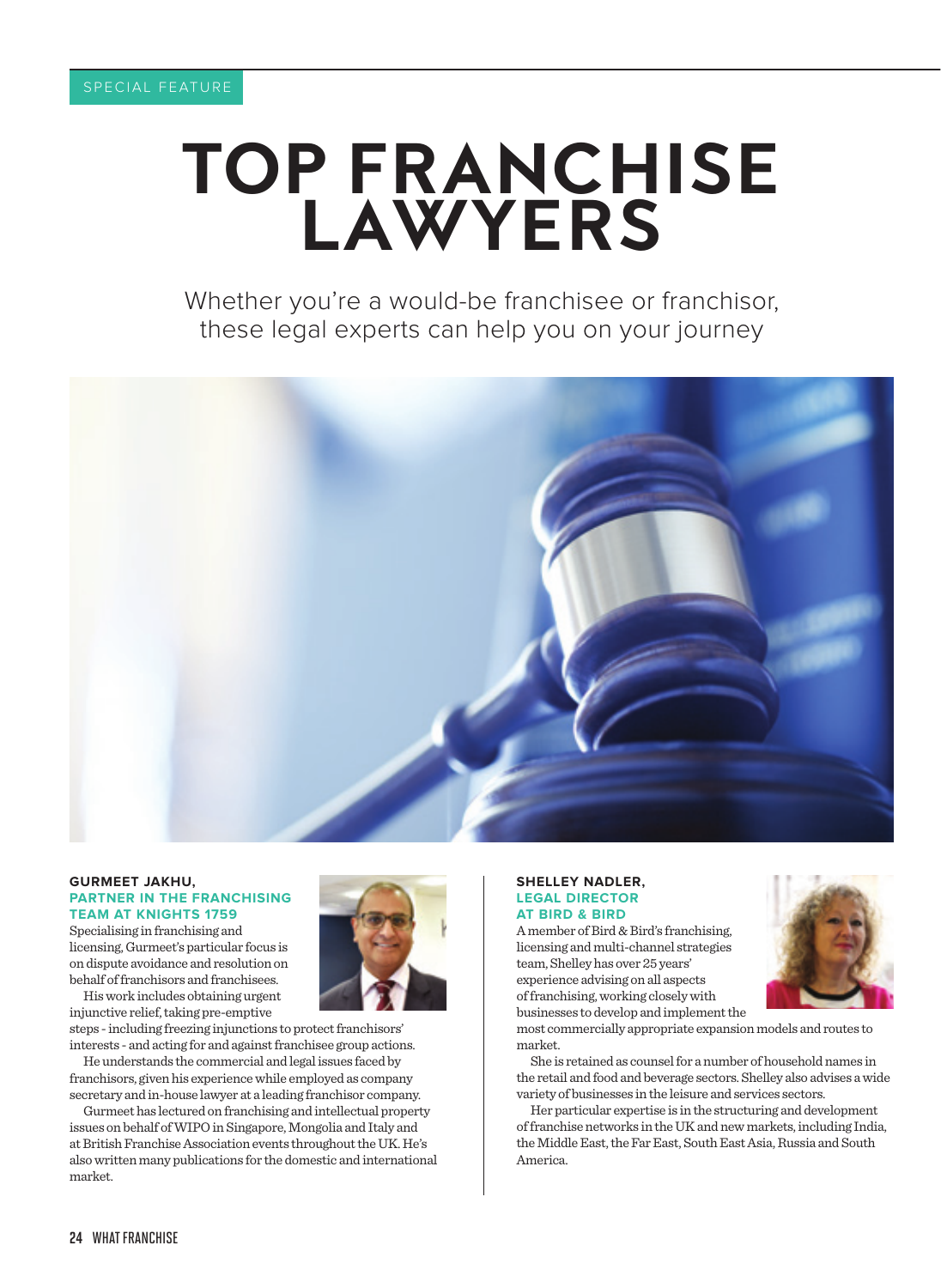#### **NICOLA BROADHURST, PARTNER AND HEAD OF FRANCHISING AND RETAIL AT STEVENS & BOLTON**

Nicola is a commercial lawyer specialising in franchising, with a particular emphasis on international expansion.

She's serving a second term on the British Franchise Association's Quality

Standards Committee, advising on compliance issues and best practice in franchising.

Nicola is a regular speaker at specialist franchise seminars and exhibitions, is a member of the American Bar Association's Franchise Forum and recently advised and represented the European Franchise Federation at the European Parliament in a workshop discussing the challenges facing franchising and whether there's a need to further regulate at a European level.

She's listed as a notable practitioner and leading lawyer in franchising by several legal directories.

# **DAVID KAYE,**

# **PARTNER AT HARPER MACLEOD**

An expert in franchising and business law, David acts as company secretary to a large number of companies, including Retail Trust and Evergreen Fashion.

He is an affiliate member of the British Franchise Association and acts as legal advisor to the bfa franchise group in Scotland. He was the first

Scottish lawyer recognised as a Qualified Franchise Professional by the bfa.

Chambers UK Guide to the Legal Profession lists David as a 'Leader in the field' and expert in franchising and commercial law, where clients admire his broad commercial know-how and businesslike manner.

Observers also note his "calm manner" and "strength at negotiation".

## **SHEILAH MACKIE, PARTNER AT BLAKE MORGAN**

Recognised as a leading authority in the franchising sector, Sheilah advises on the full range of issues faced by those in the sector, including the setting up and managing of franchise networks, compliance and all aspects of franchise agreements.

Her clients include franchisors and franchisees across sectors such as retail, leisure services, lettings and estate agencies and charities.

Described in Chambers as a "very shrewd, commercial lawyer who is easy to work with" and by Legal 500 as "tenacious, with a great eye for detail", Sheilah was the first solicitor in the UK to obtain the British Franchise Association's Qualified Franchise Professional qualification.

She's also a member of the Society for Computers and Law and Encouraging Women into Franchising.

## **MANZOOR G K ISHANI, SENIOR CONSULTANT SOLICITOR AT SHERRARDS**

With more than 40 years' experience in franchising, Manzoor has advised Clarks International, Pret A Manger, Securicor Pony Express, the Early Learning Centre, Domino's Pizza, The Met Office, Southern Fried Chicken, Jigsaw and Sketchley.



He's a former member of the Legal Committee of the British Franchise Association and a former commercial (non-legal) director of Stagecoach Theatre Arts.

Manzoor has published eight books and written more than 700 articles, with translations in seven languages. He was also a former advisory editor of two international journals on franchising.

He's been referred to by Chambers Guide to the Legal Profession as a "senior statesman", a "founder of franchising" and "the godfather of franchising".

#### **EMMA LUSTY, SENIOR ASSOCIATE AT HAMILTON PRATT**

Emma works with franchisor clients in drafting franchise agreements and managing their resale process from conception to completion and assists both franchisors and franchisees with buying and selling franchised and non-



franchised businesses, no matter how big or small those businesses are.

Alongside franchise work, she also drafts and negotiates commercial agreements and advises clients in relation to trade mark applications in the UK, Europe and internationally.

Emma is described as a notable practitioner by Chambers & Partners, is acknowledged by Legal Who's Who as an expert in franchising and regularly delivers seminars on franchising issues.

#### **ANDREW PERKINS, PARTNER AND HEAD OF FRANCHISING AT ASHFORDS SOLICITORS**

With over 20 years' experience of franchising and recognised for his expertise in franchise disputes, Andrew heads Ashfords LLP's six-lawyer franchising team.



Andrew has acted in a significant number of group actions, both for franchisors and franchisees, and regularly provides advice to franchisors in relation to breaches and the termination of franchises. He has particular expertise in the enforcement of covenants and other restrictions contained in franchise agreements.